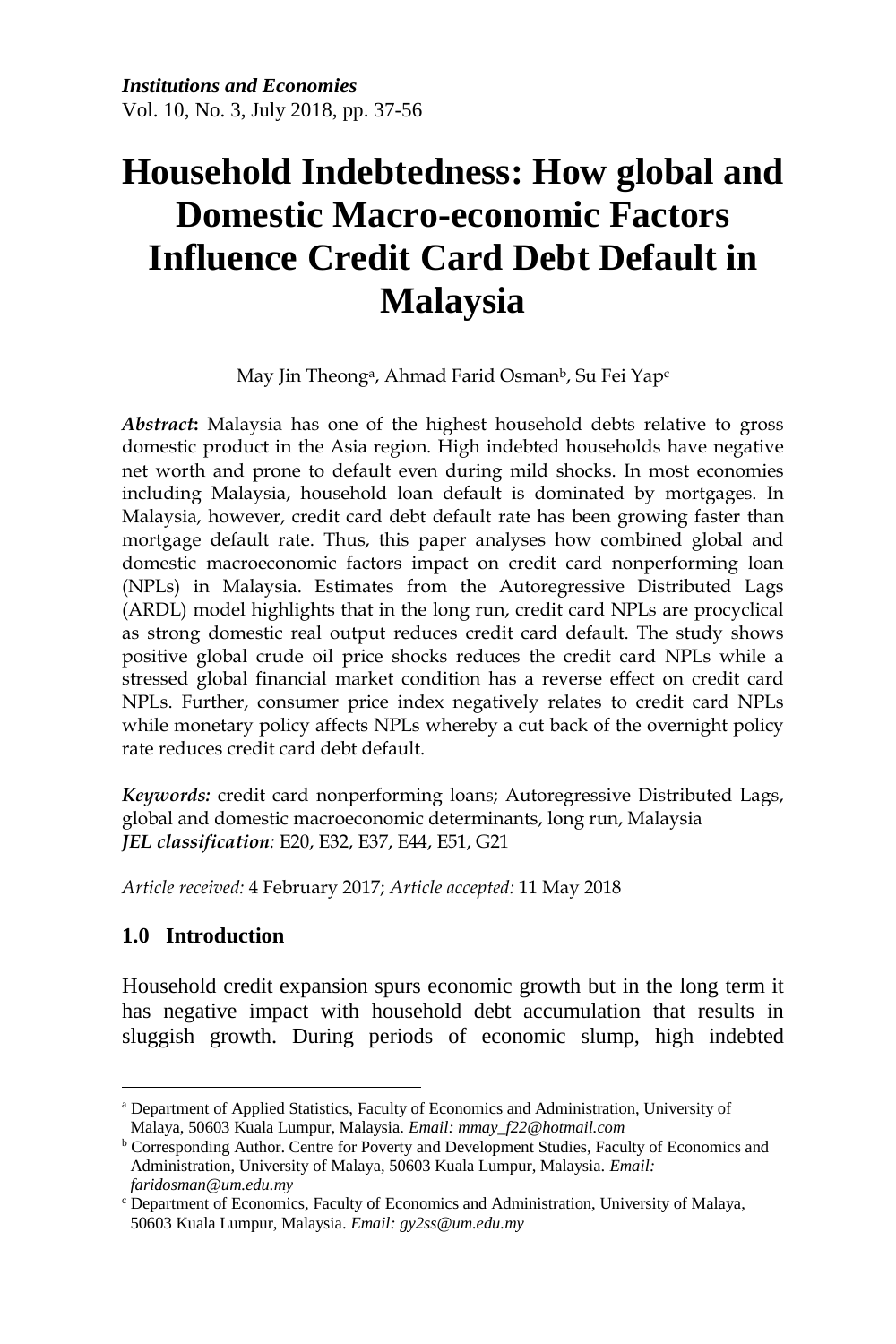households are more likely to cut their spending rapidly to contribute to slower economic growth. The ratio of household debt to gross domestic product in Malaysia remains high in 2015 at nearly 90%. According to Credit Counseling and Debt Management Agency (AKPK), during the first half of 2016, nearly 70% of individuals who seek counselling services have problems in paying their credit cards debts. This has motivated the current study to focus on one of the Malaysian household nonperforming loans (NPLs), namely credit card NPLs. The usage of credit card is similar to a loan which is defined by Samuelson and Nordhaus (2001) as *"…the use of someone else's funds in exchange for a promise to repay at a later date."* While majority of loans have predetermined fixed schedule payment, credit card payment is flexible where the credit card holders only pay minimum (affordable) monthly payment where the issuers earn interest on late payment. Additionally, credit cards are typically not secure as the issuer does not require the card holder to post a collateral. Credit card lending is a double edge sword where it improves banks' profitability but at the same time contributes to credit risks. Credit card holder will face the burden of unpaid outstanding amount and the continuously revolving credit interest if they delay in making payment.

This study is concerned with the issue of rampant credit card delinquency that should not be underestimated as this would threaten business cycle, add debt burden to the household and consequently, the progress of Malaysia. Given that aggregate NPLs have been considered as the transmission channel of macroeconomic shocks to the banks' balance sheet, macroeconomic fundamentals also have an impact on NPLs depending on different economic purposes. Therefore, this study investigates the relationships between macroeconomic determinants and credit card NPLs, from the global and domestic macroeconomic perspectives. According to a report published by Khazanah Research Institute (Kok, 2016), only 10.8% of Malaysian households are resilient to economic or financial shock indicated majority of them are poor in financial management. The hypothesis proposed in this study is any particular adverse event is prone to trigger financial distress, which in turn causes loan delinquency and impairment.

This study contributes to existing literature in terms of the factors antecedent to credit card NPLs by documenting how macroeconomic uncertainties affect credit cards NPLs. The study also provides valuable econometric information to relevant authorities for early mitigation approaches if there is an indication of financial or economic instability, for instance, to identify potential credit card market strain and to articulate adequate credit card loan loss provision in the banking system.

The structure of this paper is as follows: Section 2 contains a literature review of relevant studies on this topic. Section 3 describes data and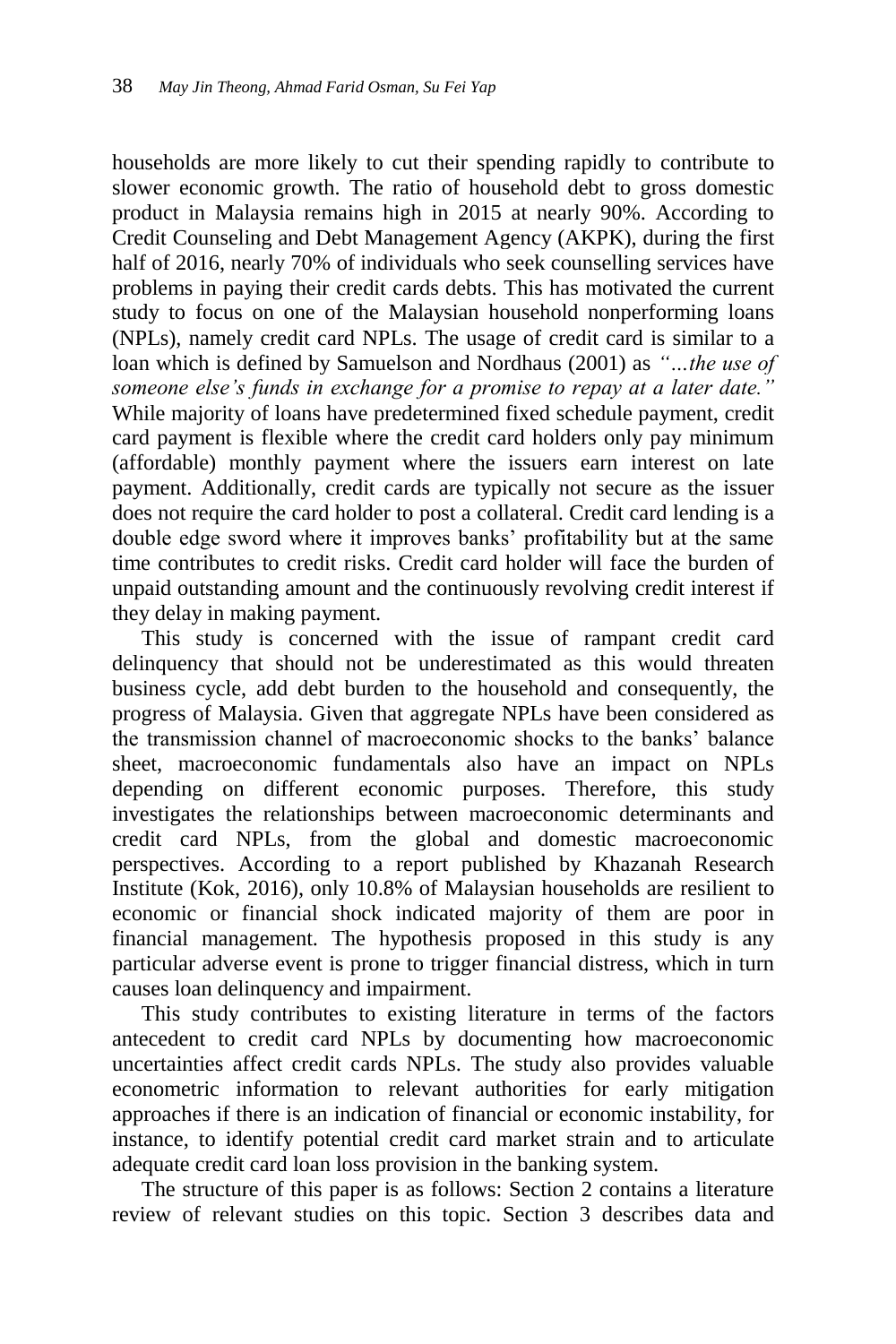research methodology. This is followed by a discussion of empirical results in Section 4 while Section 5 summarises main findings and concludes the paper.

# **2.0 Related Literature**

### *2.1 The Context*

The credit card NPL in Malaysia has shown an increase since the second quarter of 2014 (See Figure 1). As reported in the Monthly Statistical Bulletin, central bank of Malaysia (BNM), growth of impaired credit card loan as of August 2016 is 4.5%, which is higher than mortgage loan default growth of 2.8% even though the latter dominates Malaysian household NPLs. Although the impaired loan ratio of credit card stays low, credit card default is the largest contributor to bankruptcy among Malaysians below age of 34, (according to statistics released by Department of Insolvency Malaysia in 2014). Despite the fact the current generation in Malaysia is the most educated, the Asian Institute of Finance (AIF) revealed more than one third of them did not pay debt on time. Additionally, in the first half of 2017, less than 50% of credit cardholders have fully settled their credit card debt; 43.6% paid at least five per cent of the outstanding balance during the same period while the remaining did not pay the outstanding balance of the minimum payment before or during payment date (Bernama, 2017).



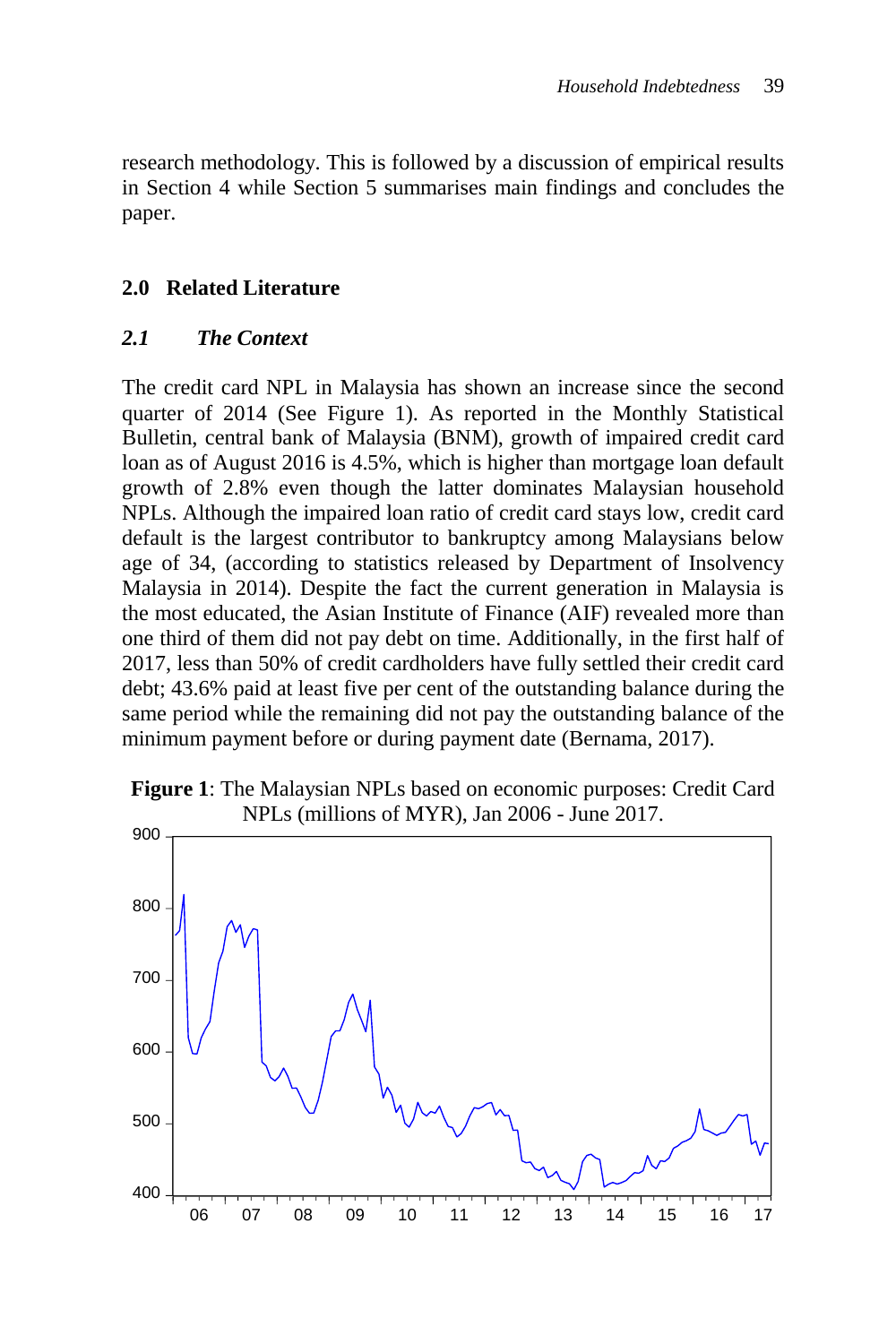# *2.2 Definition of NPLs*

According to IMF's compilation guide (2005), "*A loan is nonperforming when payments of interest and/or principal are past due by 90 days or more, or interest payments equal to 90 days or more have been capitalized, refinanced, or delayed by agreement, or payments are less than 90 days overdue, but there are other good reasons—such as a debtor filing for bankruptcy—to doubt that payments will be made in full."*

Based on the latest classification of Non-Performing Loans (NPLs) for substandard, bad and doubtful debts published by BNM in 2015, a loan is considered as impaired *"where the principal or interest/profit or both of the loan/financing is past due for more than 90 days or 3 months".* In the case of credit card facilities, the amount past due refers to minimum monthly payment.

# *2.3 Determinants of Credit Card NPLs*

Econometric evidences ascertained that macroeconomic uncertainties influence the state of indebtedness which can lead to possible aggregate loan default (Chowla, Quaglietti, & Rachel, 2014). However, there were limited attempts made by the researchers in exploring the explanatory power of macroeconomic variables on specific type of loan delinquencies. Thus, the aim of the study is to establish macroeconomic factors with predictive powers of credit card NPLs to uncover the impact of macroeconomic conditions on household. Therefore, the study will focus on global and domestic macroeconomic determinants of loan default.

Empirical studies confirm the association between economic growth and NPL. Positive economic growth boosts the firms and household credit while debt grows along with economic growth. With increase in income during good times, loan repayments are easier, resulting in a decline in NPL ratio. During recession, bad loans grow due to financial distress and therefore, default rate is anticipated to be higher (Fern´andez de Lis, Mart'inez Pag'es, & Saurina, 2000). Marcucci and Quagliariello (2008, 2009) claimed that the influence of business cycle on bad loans during times of recession is more than four times higher than during a period of boom. Cifter *et al* (2009) found a lagged impact of industrial production on the number of non-performing loans in the Turkish financial system. Belloti and Crook (2009) also claimed that while there was no major recession in the sample period, the UK production growth is unremarkable in explaining the non-performance of credit card loans.

Besides business cycle fluctuations, interest rate and unemployment rate could explain the rate of NPLs as well. From the lenders' perspectives, interest rates represent the rate of return of the lending activities. In the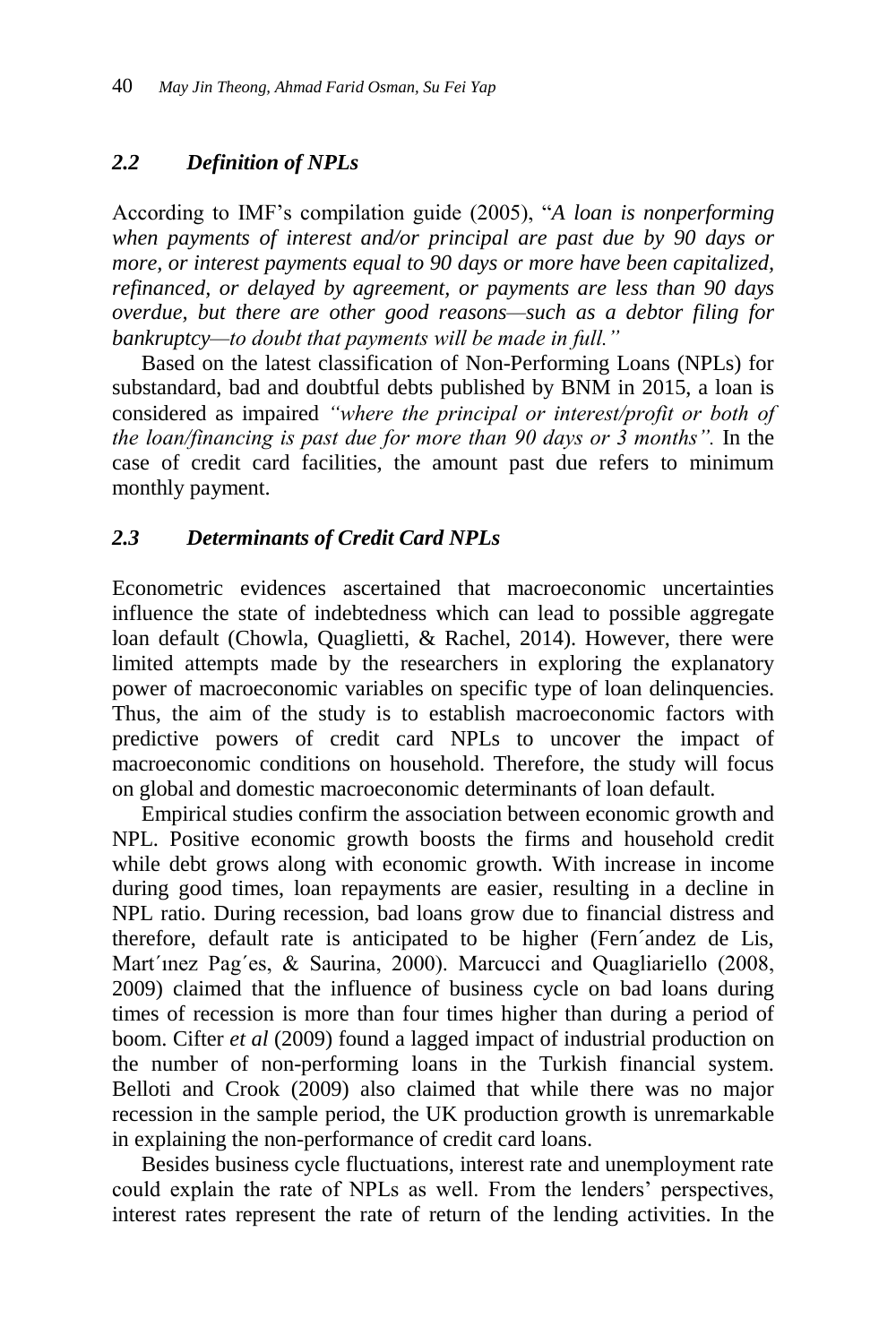borrowers' point of view, interest rates represent the borrowing cost. A hike in interest rate normally curtails the ability of borrowers to meet their debt obligation, as such, nonperforming loans (NPLs) are positively affected by interest rate changes (Beck, Jakubik, & Piloiu, 2015; Adebola, Yusoff, & Dahalan, 2011). However, Goel and Hasan (2011) showed different findings, i.e. higher (lower) default rate in economies with lower (higher) interest rates.

As per International Labor Organization (ILO), an unemployed person is someone who is actively looking for work but does not have a job. The unemployment rate is classified as one of the popular lagging indices. Grieb, Hegji, and Jones (2001) found that unemployment leads to a rise in credit card default rates. Borrowers rationally choose credit card default over default on other loan categories when they find themselves less capable of repaying debt. Similar results had been shown by Agarwal and Liu (2003). As a result of slow growth, the unemployed borrowers limit their spending due to less liquid in cash flow and which weakens their ability to meet their loan obligations. Job losses leads to negative impact on the household and they have trouble making payments. Therefore, resulting in impaired loans (see Castro, 2013; Messai & Jouni, 2013; Beck, Jakubik, & Polaiu, 2015).

Further, price level can be costly to the economy (Skarica, 2013). There are ambiguous relationships between inflation and NPLs (Skarica, 2013; Klein, 2013; Nkusu, 2011). On one hand, inflation is often caused by lower interest rate, and it devalues the real value of debt, stimulates more household spending and even reduces unemployment (Phillip Curves), thus produce a negative sign. On the other hand, inflation erodes real income value (as wages do not rise as inflation rises) which makes debt repayment more difficult as available funds are lesser and ultimately deteriorates the loan portfolio quality.

Most global financial shocks episode soften external demand and cause weaker output in the export-dependent country. Adverse global financial shock deteriorates domestic financing conditions, induce negative wealth effects and consequently lower real economic activity. Domestic credit conditions also become more restrictive as balance sheets of firms or households deteriorate (T'ng, 2013). Besides that, a decline in commodity prices can reduce commodity exporters' revenue, which in turn may affect the economy and policies to accommodate revenue shortfall. These disruptions thereby constraint the spending limit or consumption of households and firms which can lead to default (Poghosyan & Hesse, 2009). As evidenced by Villafuerte and Lopez-Murphy (2010) and IMF (2015), commodity (oil) price shocks are actually procyclical and provide feedback loop on the banks' balance sheet. Idris and Nayan (2016) found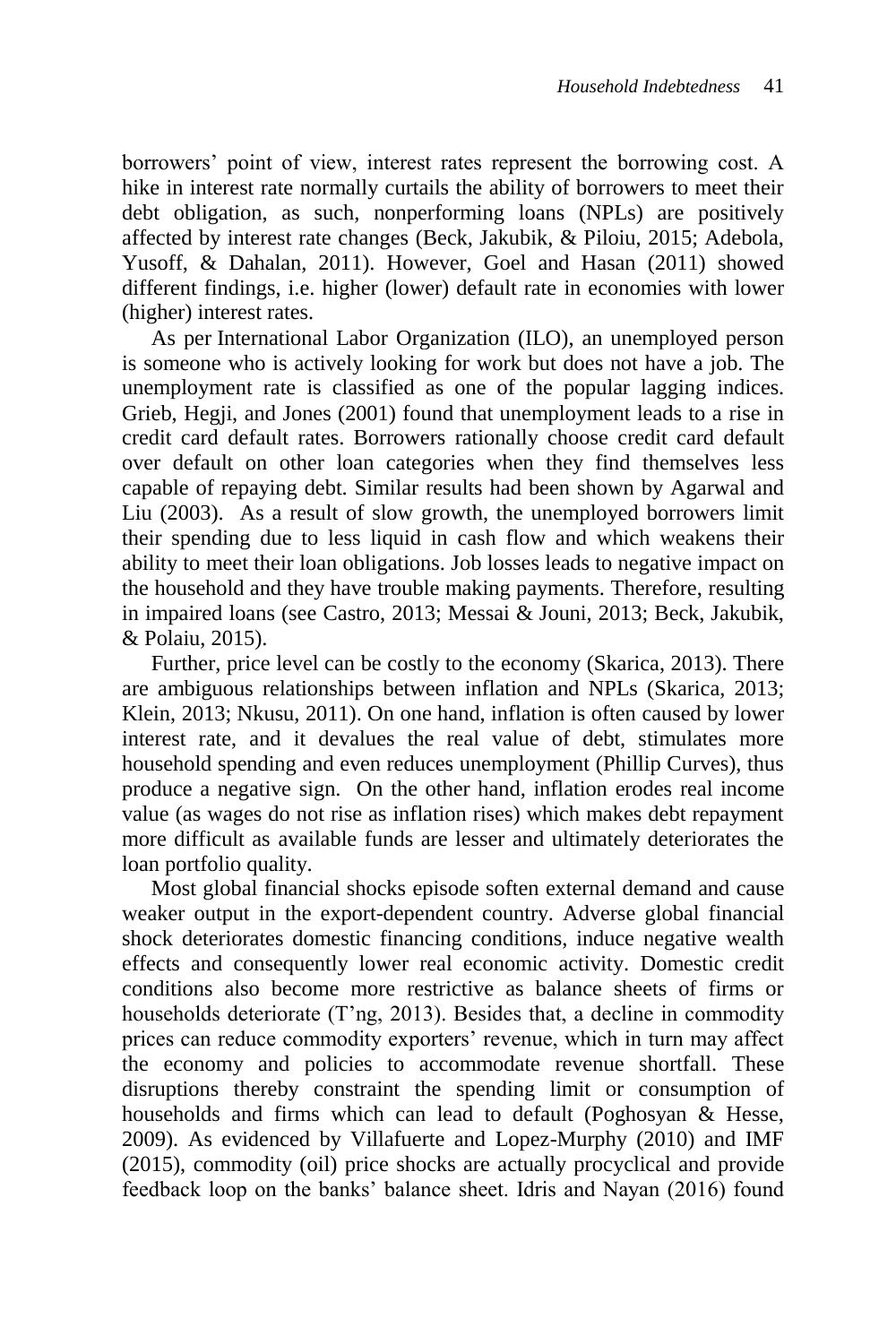crude oil price appreciates tend to improve the wealth position of borrowers and lower the chances of default.

In summary, this study attempts to establish macro covariates that are important in determining credit card default and these variables reflect the relationship between global-, domestic economic condition and credit default.

# **3.0 Data and Methodology**

#### *3.1 Data Source and Measurements*

This study employs Autoregressive Distributed Lags approach (ARDL) to study the determinants of credit card NPLs. NPLs (in millions of Malaysian Ringgit, MYR) on credit cards ("CCNPL") serve as endogenous variable is examined corresponding to the chosen determinants which have economic relevance. Global environment indicators comprise global crude oil price and global financial stress index while domestic market condition is represented by overnight policy rate, inflation rate unemployment rate and real output. Real production output represented by the Index of Industrial Production (IPI) covers the physical output of all stages of production in the manufacturing, mining, gas, and electric utility industries (McGuckin, 2000). Real production output is available on a monthly basis and displays strong co-movements with GDP (OECD, 2012). The changes in this indicator generally reflects similar changes in overall economic activity and it is more exhaustive compared with GDP in explaining economic growth on a monthly basis (Linda, 2007). These data were obtained from the central Bank of Malaysia (BNM) Monthly Statistical Bulletin, St. Louis Federal Reserve Banks and Department of Statistics, Malaysia.

The study period spanned over January 2006 to June 2017 with *n* =138 and coincided with the global financial crisis and the global commodity price shock. Table 1 shows the measurement and the expected relationships of the explanatory variables.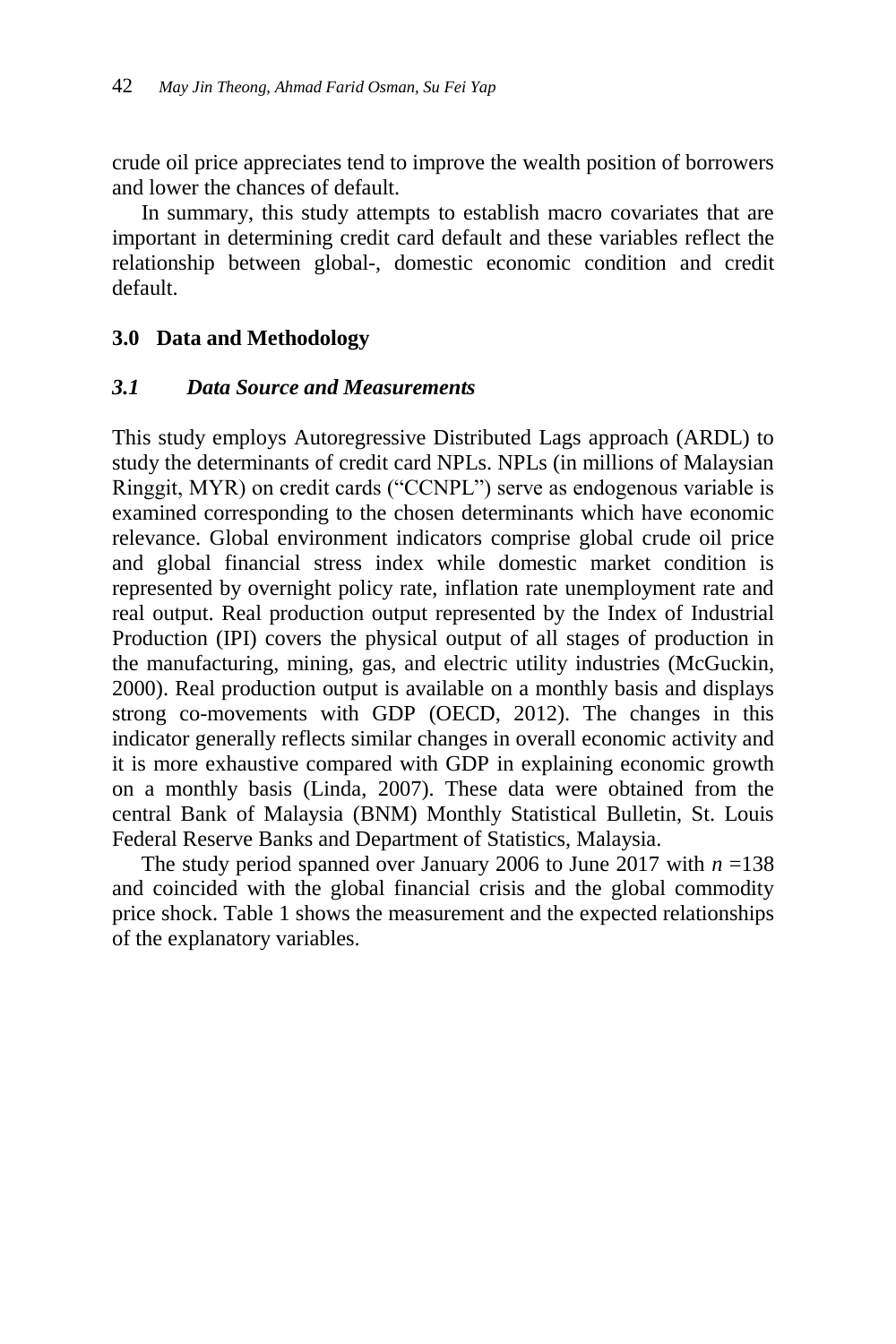| Explanatory<br>Variables                | Type of Indicators        | Description/Unit                                                                                                                                                                                                                                   | <b>Expected Relationship</b> |
|-----------------------------------------|---------------------------|----------------------------------------------------------------------------------------------------------------------------------------------------------------------------------------------------------------------------------------------------|------------------------------|
| Crude oil price (OIL)                   | Global commodity<br>price | Crude Oil (petroleum), simple average of three spot<br>prices; Dated Brent, West Texas Intermediate, and the<br>Dubai Fateh/MYR per Barrel                                                                                                         | Negative                     |
| Real production<br>output (OUTPUT)      | Domestic<br>Macroeconomic | Total Industrial Production includes the change in<br>Malaysian<br>manufacturing.<br>mining.<br>output<br>in<br>construction, and electricity, gas and water/ Price<br>value index                                                                 | Negative                     |
| Overnight Policy<br>Rate (OPR)          | <b>Monetary Policy</b>    | Target rate for the day-to-day liquidity operations of<br>the BNM. An interest rate at which a depository<br>institution lends immediately available funds (balances<br>within the central bank) to another depository<br>institution overnight/ % | Positive                     |
| <b>Consumer Price</b><br>Index (CPI)    | Domestic<br>Macroeconomic | The average rate of change in prices of a fixed basket<br>of goods and services which represents the expenditure<br>pattern of all households/Index                                                                                                | Positive /<br>Negative       |
| Unemployment rate<br>(UNE)              | Domestic<br>Macroeconomic | Total labour force that is unemployed but actively<br>seeking employment and willing to work/%                                                                                                                                                     | Positive                     |
| Global financial<br>stress index (GFSI) | Global financial shock    | The degree of financial stress in the markets and is<br>constructed from 18 weekly data series: seven interest<br>rate series, six yield spreads and five other indicators/<br>Index                                                               | Positive                     |

**Table 1**: Variable measurements and expected relationship of the explanatory variables and credit card NPLs.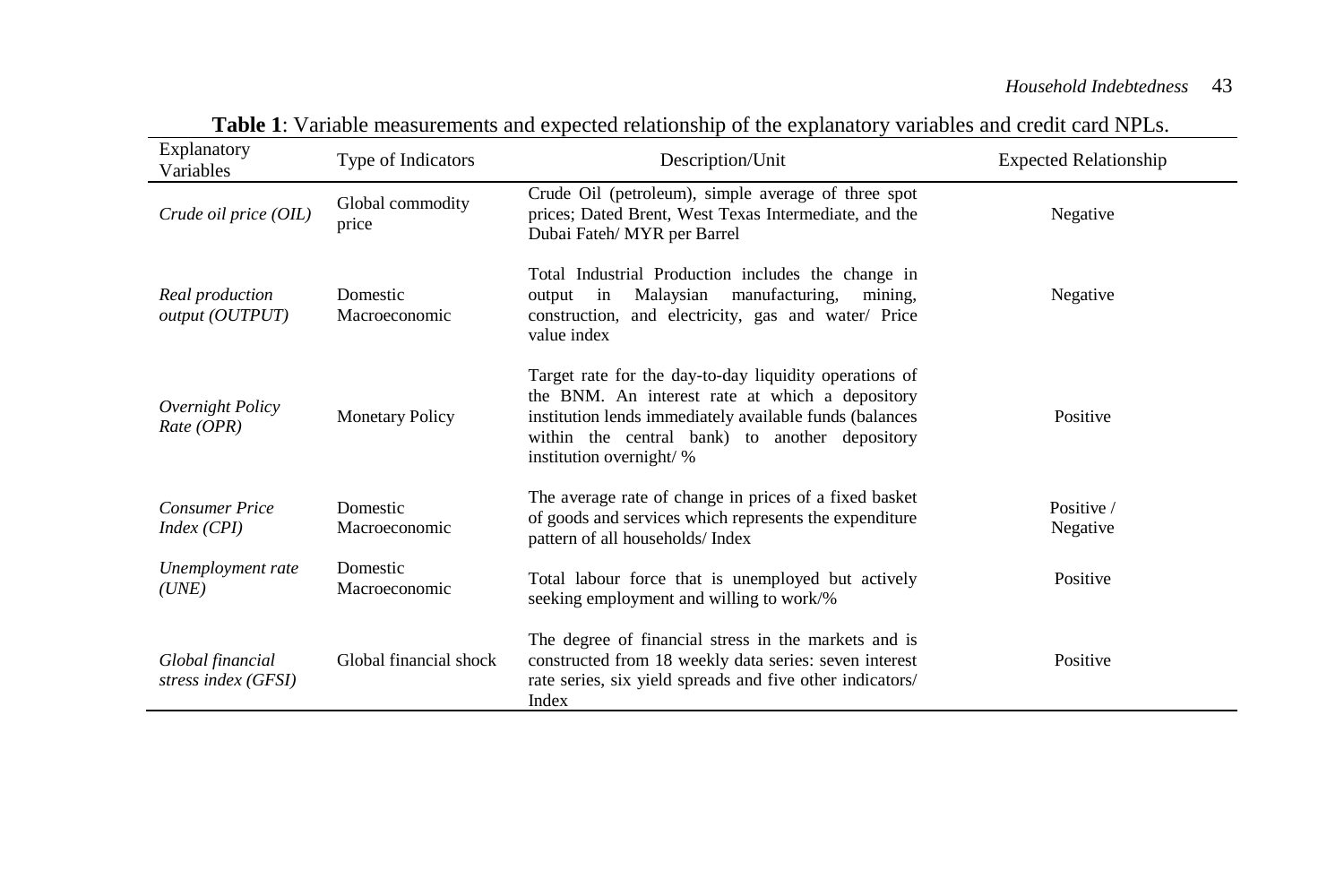# *3.2 Techniques of Analysis - ARDL Approach*

The ARDL model estimates dynamic relationship between dependent and explanatory variables, and this relationship can be analysed by cointegration test. The traditional cointegration methods, such as residual based Eagle Granger (1987) and the maximum likelihood based on Johansen (1991, 1995) suffer from problems of endogeneity and require all the variables to be of same order of integration, I(1). The ARDL bound testing approach to cointegration (Pesaran & Pesaran, 1997; Pesaran et al., 2001) has become popular in recent years as this approach offers advantages that don't require same integrated order in all the variables under study, free from autocorrelation problem and robust in small sample size. Unlike the Johansen approach, the restrictions on the number of lags can be applied to each variable separately in an ARDL method (Pesaran & Shin, 1998 & Pesaran et al., 2001).

The ARDL method integrates the short-run impact of the given variables with a long-run equilibrium using an error correction term without dropping long-run information (Pesaran & Shin, 1999). To this end, this study considers an ARDL  $(p, q_1, ..., q_k)$  model

$$
Y_t = \beta_0 + \sum_{i=1}^p \beta_i Y_{t-i} + \sum_{j=1}^k \sum_{i=0}^{q_j} \alpha_{j,i} X_{j,t-i} + \varepsilon_t,
$$
 (1)

where  $Y_t$  is the dependent variable,  $p$  is the number of lags of the dependent variable  $Y_t$ ,  $q$  is the number of lags of the  $k$  explanatory variable  $X_t, X_2, \ldots, X_k$ ,  $\beta_0$ *β*<sup>*i*</sup> and  $\alpha_{i,i}$  are the constant term, coefficients associated with lags of  $Y_t$ and coefficients associated with the lags of  $k$  explanatory variable  $X_{j,t}$  for  $j = 1, 2, \ldots, k$  respectively, and  $\varepsilon_t$  is a random disturbance term. To assess whether there is a long run relationship between the variables, ARDL Bound Cointegration Test is employed. The long run relationship indicates the state of the system remains stable over a period and has no tendency of changing drastically. Consider the conditional error correction form of Equation (1), which is expressed as:

$$
\Delta Y_t = \beta_0^* + \rho Y_{t-1} + \sum_{j=1}^k \pi_j X_{j,t-1} + \sum_{i=1}^{p-1} \gamma_i \Delta Y_{t-i} + \sum_{j=1}^k \sum_{i=0}^{q_j - 1} \theta_{j,i} \Delta X_{j,t-i} + \varepsilon_t,
$$
 (2)

where  $\Delta$  denotes the first difference operator and  $\varepsilon_t$  is the white noise residuals, the test for ARDL bound to cointegration is hypothesised as *H0:*   $\rho = 0$  and  $H_0$ :  $\pi_1 = \pi_2 = \pi_3 = ... = \pi_k = 0$  (No cointegration) against existence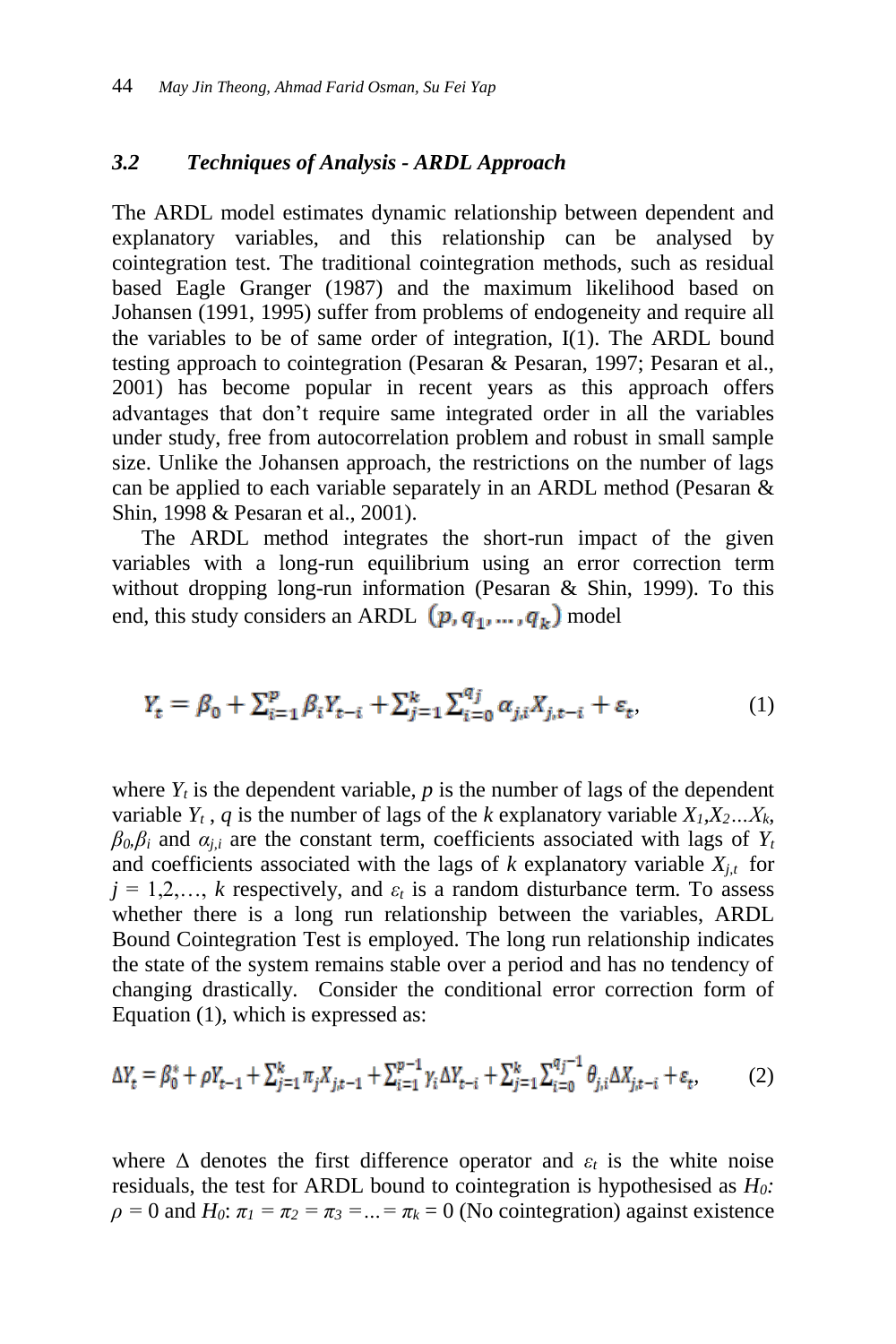of long run cointegration. Two sets of critical values are computed by Pesaran et al (2001) for a given significance level. The null hypothesis is rejected if the calculated F-statistic exceeds the upper bound critical value. If the F-statistic falls into the bounds then the test becomes inconclusive. The null hypothesis is not rejected if the calculated F-statistic is below the lower bound critical value. If the case inclusive, a possible remedial action is to examine the error correction term based on Banerjee et al. (1998) and Kremers et al. (1992).

If cointegration does exist, the speed of convergence to equilibrium can be determined by rewriting equation (2), and therefore the cointegrating regression form of an ARDL model is expressed as:

$$
\Delta Y_t = \sum_{i=1}^{p-1} \gamma_i \Delta Y_{t-i} + \sum_{j=1}^k \sum_{i=0}^{q_j - 1} \theta_{j,i} \Delta X_{j,t-i} + \lambda E C T_{t-1} + \varepsilon_t
$$
(3)

where 
$$
ECT_{t} = Y_{t} - \frac{\beta_{0}^{*}}{\rho} - \sum_{j=1}^{k} \frac{\pi_{j}}{\rho} X_{j,t}
$$

The coefficient  $\lambda$  reveals the speed of *Y* return to equilibrium after a shock in *X*. The significant negative sign of error correction term *ECT*, shows that the model moves towards the stable position in the long run.

In this paper, all the variables are expressed in logarithm scale as these coefficients are interpretable as elasticity, except for the variables that appear in both positive and negative values, i.e. global financial stress index. Following equation (2) and (3), the conditional error correction and cointegration regression form of ARDL  $(p, q_1, q_2, q_3, q_4, q_5, q_6)$ representation to examine the relationships between the credit card cards NPLs and the determinants are expressed as: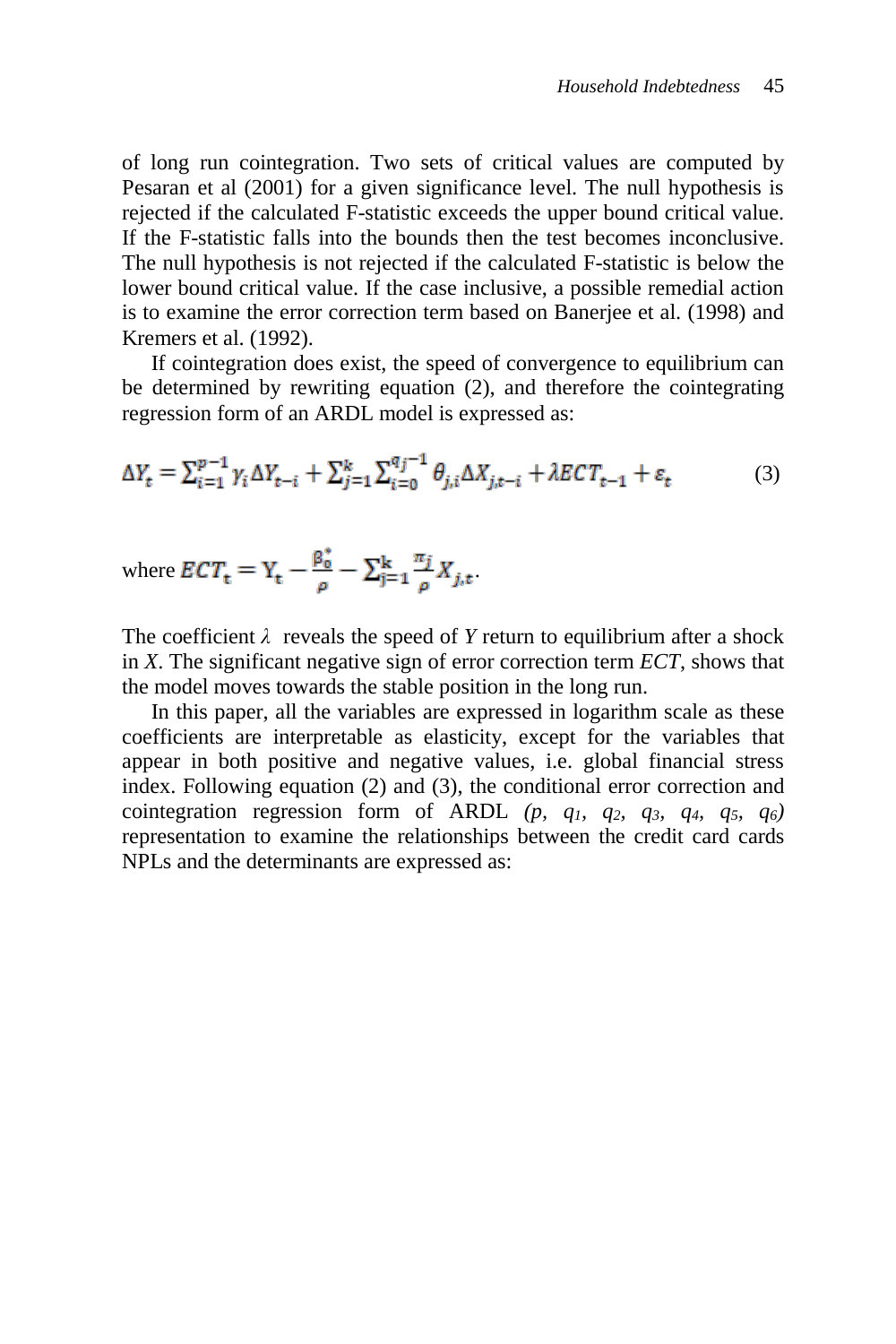$$
\Delta LNCCNPL_{t} = \beta_{0}^{*} + \rho LNCCNPL_{t-1} + \pi_{1}GFSI_{t-1} + \pi_{2}LNCPI_{t-1} +
$$
  
\n
$$
\pi_{3}LNOIL_{t-1} + \pi_{4}LNOPR_{t-1} + \pi_{5}LNOUTPUT_{t-1} + \pi_{6}LNUNE_{t-1} +
$$
  
\n
$$
\sum_{i=1}^{p-1} \gamma_{i} \Delta LNCCNPL_{t-i} + \sum_{i=0}^{q_{1}-1} \theta_{1,i} \Delta GFSI_{t-i} + \sum_{i=0}^{q_{2}-1} \theta_{2,i} \Delta LNCPI_{t-i} +
$$
  
\n
$$
\sum_{i=0}^{q_{3}-1} \theta_{3,i} \Delta LNOIL_{t-i} + \sum_{i=0}^{q_{4}-1} \theta_{4,i} \Delta LNOPR_{t-i} + \sum_{i=0}^{q_{5}-1} \theta_{5,i} \Delta LNOUTPUT_{t-i} +
$$
  
\n
$$
\sum_{i=0}^{q_{6}-1} \theta_{6,i} \Delta LNUNE_{t-i} + \varepsilon_{t}
$$
  
\n(4)

and,

$$
\Delta LNCCNPL_{t} = \sum_{i=1}^{p-1} \gamma_{i} \Delta LNCCNPL_{t-i} + \sum_{i=0}^{q_{1}-1} \theta_{1,i} \Delta GFSI_{t-i} +
$$
  
\n
$$
\sum_{i=0}^{q_{2}-1} \theta_{2,i} \Delta LNCPI_{t-i} + \sum_{i=0}^{q_{3}-1} \theta_{3,i} \Delta LNOIL_{t-i} + \sum_{i=0}^{q_{4}-1} \theta_{4,i} \Delta LNOPR_{t-i} +
$$
  
\n
$$
\sum_{i=0}^{q_{5}-1} \theta_{5,i} \Delta LNOUTPUT_{t-i} + \sum_{i=0}^{q_{6}-1} \theta_{6,i} \Delta LNUNE_{t-i} + \lambda ECT_{t} + \varepsilon_{t}
$$
  
\n(5)

where

$$
ECTt = LNCCNPLt - (\frac{\pi_1}{\rho} GFSIt + \frac{\pi_2}{\rho} LNCPIt + \frac{\pi_3}{\rho} LNOILt + \frac{\pi_4}{\rho} LNOPRt +
$$
  

$$
\frac{\pi_5}{\rho} LNOUTPUTt + \frac{\pi_6}{\rho} LNUNEt + \frac{\beta_0^*}{\rho})
$$

#### . **4.0 Empirical Findings**

# *4.1 Unit root and stationarity test*

The unit root and stationarity test are conducted to ensure no series are I(2). The Augmented Dickey Fuller (ADF) test was done for unit root with constant and trend for each series. For comparative purposes, Kwiatkowski-Phillips-Schmidt-Shin (KPSS) test was done for trend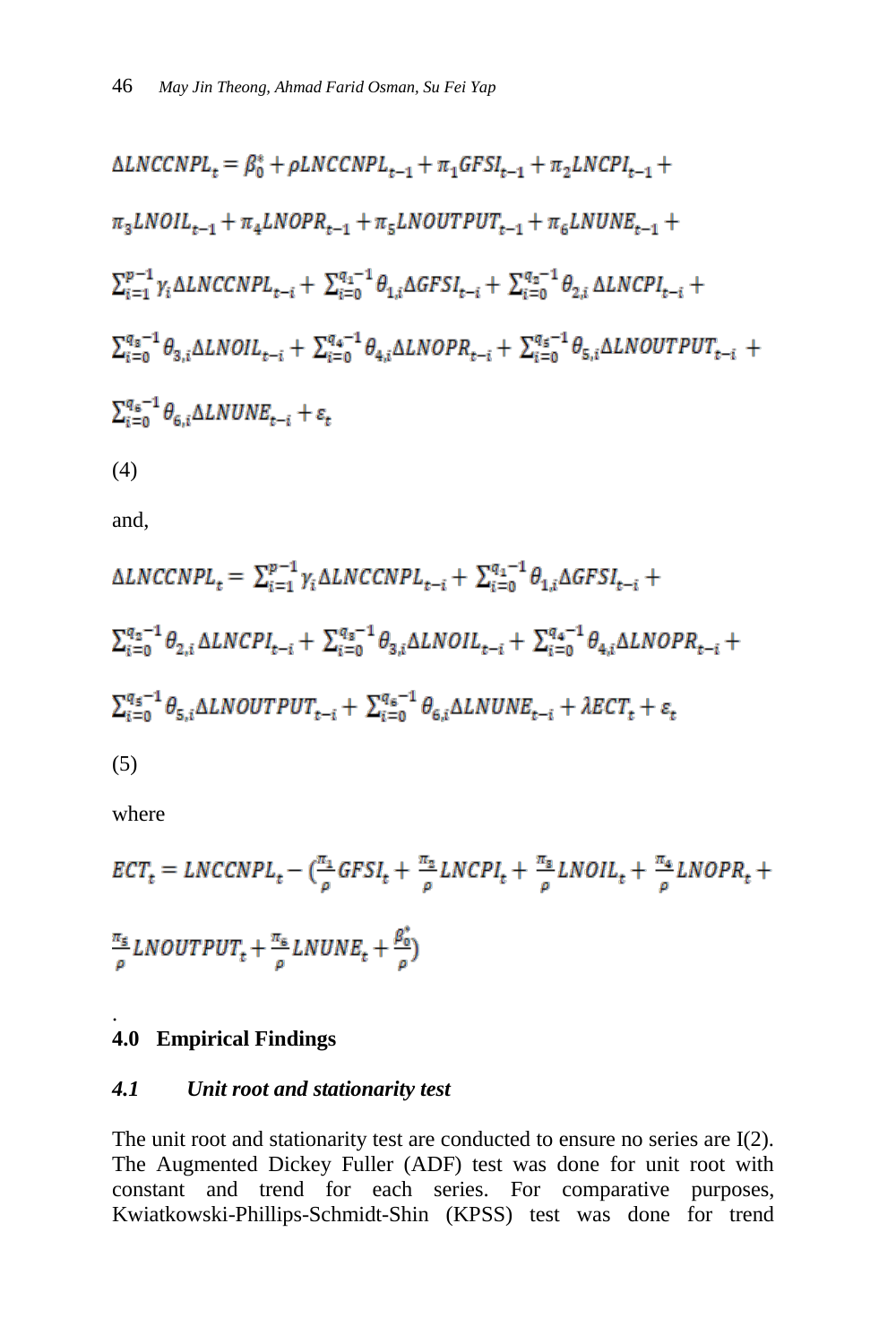stationary for each series. Results of unit root and stationarity tests are shown in Table 2.

|                                   | Level:          |    |                      | <b>First difference:</b> |                 |       |                      |
|-----------------------------------|-----------------|----|----------------------|--------------------------|-----------------|-------|----------------------|
|                                   | ADF             |    | <b>KPSS</b>          |                          | <b>ADF</b>      |       | <b>KPSS</b>          |
| <b>Null</b><br><b>Hypothesis:</b> | Has a unit root |    | <b>Is Stationary</b> |                          | Has a unit root |       | <b>Is Stationary</b> |
|                                   | t-Stat          |    | LM-Stat              |                          | t-Stat          |       | LM-Stat              |
| <b>GFSI</b>                       | $-2.8161$       |    | 0.1117               |                          | $-8.5853$       | ***   | 0.0633               |
| <b>LNCPI</b>                      | $-4.2231$       | ** | 0.0763               |                          | $-7.3133$       | ***   | 0.0300               |
| <i>LNOIL</i>                      | $-2.9395$       |    | 0.1962               | $***$                    | $-7.8922$       | ***   | 0.0314               |
| <b>LNOPR</b>                      | $-1.9482$       |    | 0.1698               | $***$                    | $-8.5602$       | ***   | 0.0634               |
|                                   |                 |    |                      | **                       |                 |       |                      |
| <i><b>LNOUTPUT</b></i>            | $-1.665$        |    | 0.3028               | ∗                        | $-3.900$        | $***$ | 0.1298               |
| <b>LNUNE</b>                      | $-3.1948$       | *  | 0.1625               | $***$                    | $-7.9452$       | ***   | 0.0307               |
|                                   |                 |    |                      |                          |                 |       |                      |
| <b>LNCCNPL</b>                    | $-2.5303$       |    | 0.1999               | $***$                    | $-11.619$       | ***   | 0.0263               |

**Table 2**: Unit root and stationarity tests

*Note: Asterisks \*\*\*,\*\*,\* indicated statistically significant at 1%, 5% and 10%. Critical value based on MacKinnon (1996) for ADF test. Critical value based on Kwiatkowski-Phillips-Schmidt-Shin (1992) for KPSS test.*

All the series are stationary after taking first differencing, i.e., I(1) except the consumer price index is stationary at the level, i.e. I(0). The KPSS test gives similar results where all the series are stationary at the first difference except inflation rate and global financial stress index are stationary at the level and does not need differencing. The series are found to be mixtures of I(0) and I(1), and the maximum order of integration is 1.

#### *4.2 ARDL bound to cointegration test*

The optimal lag order of each variable in the ARDL model is selected based on the information criteria. While SIC tends to choose lowest lag structure, this study uses AIC which focuses on the best order of lags without under fitting the model. The ARDL bound to cointegration test are hypothesised as *H*<sub>0</sub>*:*  $\rho = 0$  and *H*<sub>0</sub>*:*  $\pi_1 = \pi_2 = \pi_3 = \pi_4 = \pi_5 = \pi_6 = 0$  (no longrun relationship between the levels of variables) against existence of long run cointegration based on the conditional error correction model. The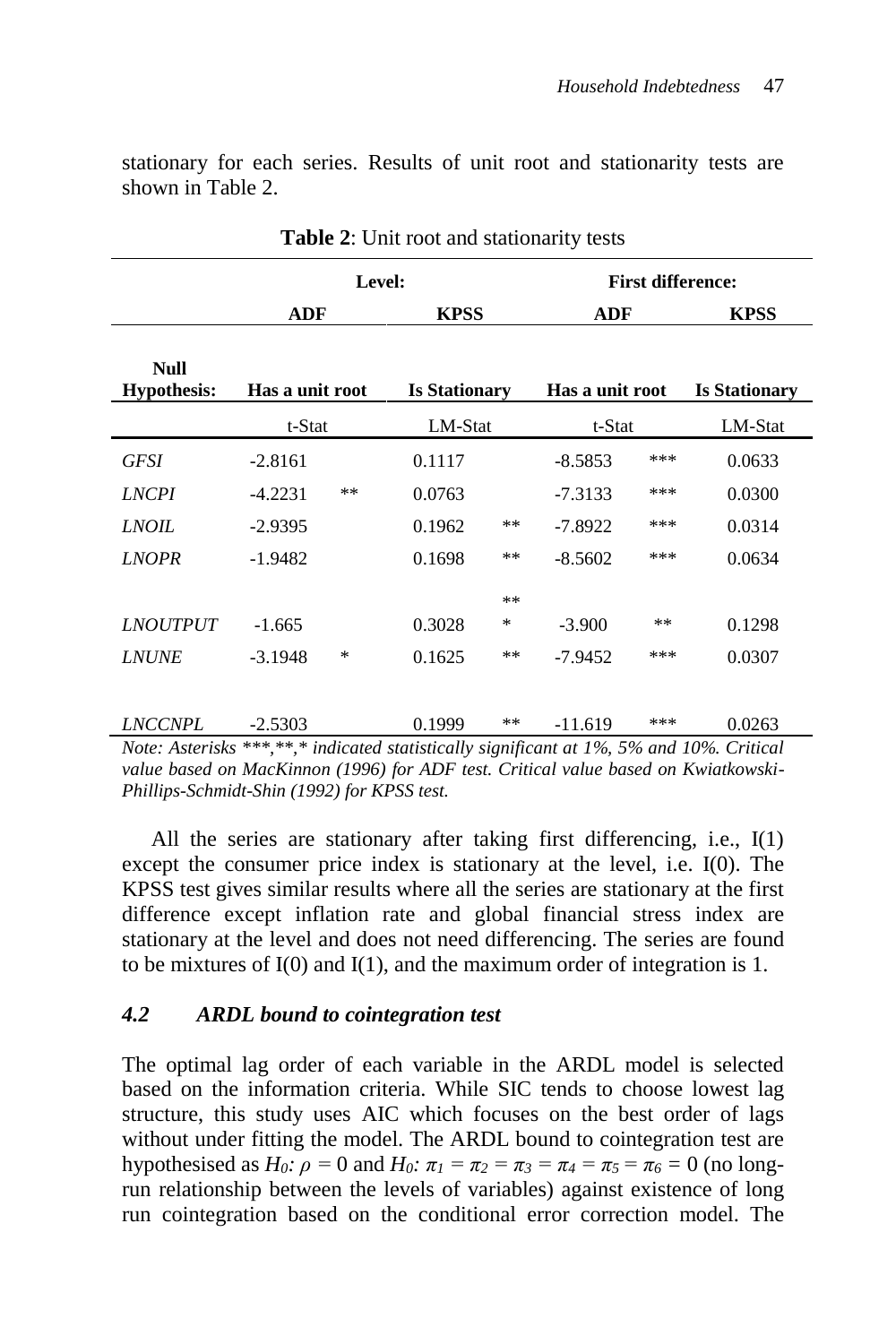results of bound test are shown in Table 3. The F-statistic is above the upper bound, and therefore, there is sufficient evidence to reject null hypothesis at 5% significance level and conclude that a long run relationship exists between the credit cards NPLs, crude oil price, overnight policy rate, real production output, unemployment rate, consumer price index and global financial stress index.

| <b>Table 5.</b> ARDL bound lest for connegration |                     |      |                |  |
|--------------------------------------------------|---------------------|------|----------------|--|
| Null Hypothesis: No long run relationship exists |                     |      | Critical Bound |  |
| Significance level                               | $F-stat = 3.8207**$ | I(0) | 1(1)           |  |
| 10%                                              |                     | 2.12 | 3.23           |  |
| 5%                                               |                     | 2.45 | 3.61           |  |
| $1\%$                                            |                     | 3.15 | 4.43           |  |

Table 3: ARDI bound test for cointegration

*Note: Asterisks \*\*\*,\*\*,\* indicated statistically significant at 1%, 5% and 10%.*

### *4.3 Long run relationships*

In the long run, ceteris paribus, for 1% increase in the crude oil price and real production output, the credit card NPLs level decrease by 0.433% and 0.669%, respectively. A 1% increase in consumer price index leads to negative changes in credit cards NPLs by 0.919%. Positive coefficients of overnight policy rate and global financial stress index indicate 1% increase in overnight policy rate resulting in an increase in credit cards NPLs by 0.586% whereas 1 unit increase in global financial stress index increases credit card NPLs by 4.17%, all else being equal. The impact of global financial stress index, crude oil price, real output, consumer price index and overnight policy rate are statistically significant in determining the credit card NPLs. There is no significant evidence of long run impact of unemployment rate on credit card NPLs. A negative and significant coefficient of error correction term further confirms the variables converge in the long run after a shock in the indicators. Approximately 19.70% of disequilibria in the credit card NPLs from the previous month are corrected in the current month**.**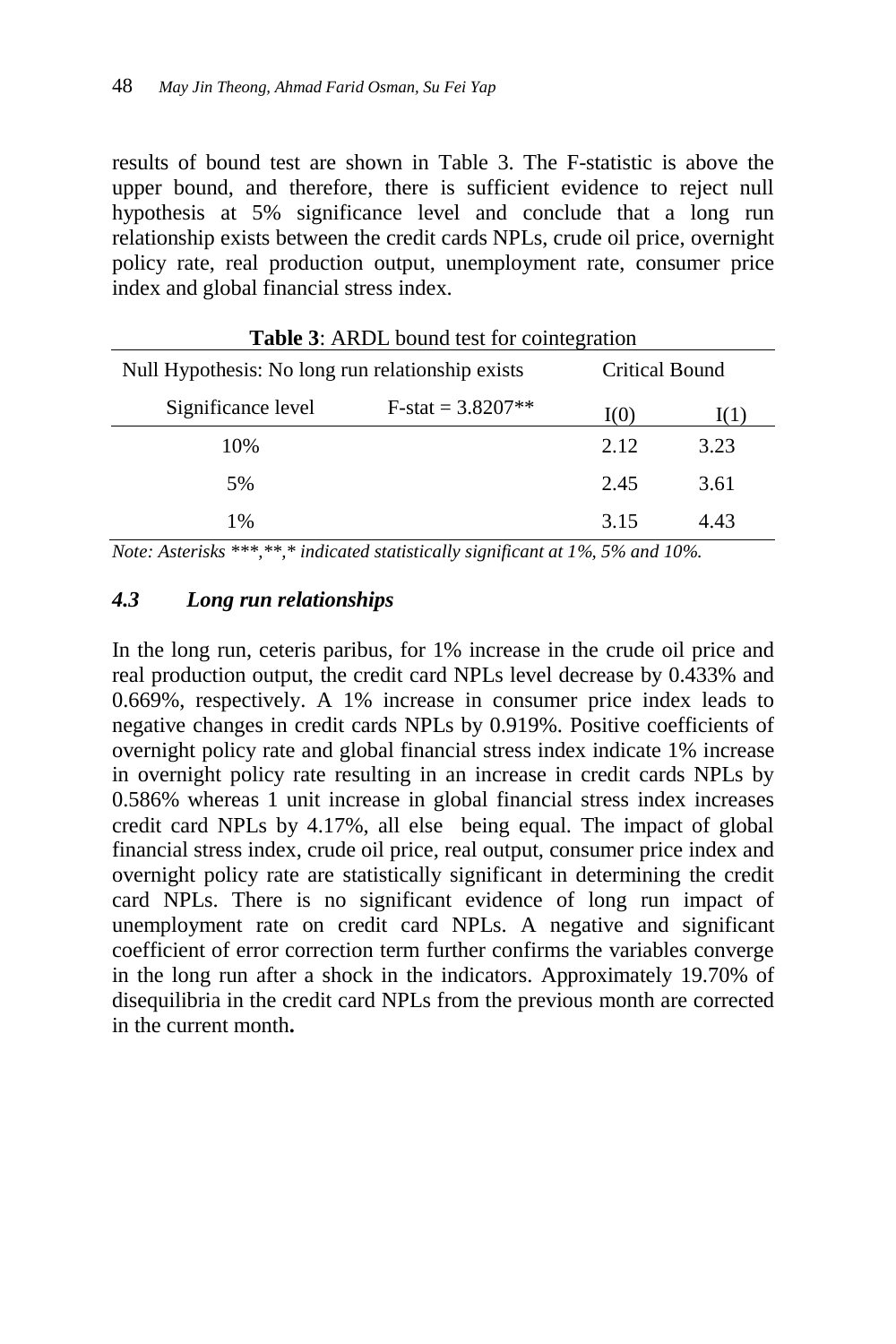| Long run coefficients              |           |          |       |  |  |
|------------------------------------|-----------|----------|-------|--|--|
| Constant                           | 15.2300   | (0.0000) | $***$ |  |  |
| <b>GFSI</b>                        | 0.0417    | (0.0132) | $**$  |  |  |
| <b>LNCPI</b>                       | $-0.9194$ | (0.0291) | $**$  |  |  |
| <b>LNOIL</b>                       | $-0.4330$ | (0.0001) | ***   |  |  |
| <b>LNOPR</b>                       | 0.5862    | (0.0023) | ***   |  |  |
| <i><b>LNOUTPUT</b></i>             | $-0.6694$ | (0.0404) | $**$  |  |  |
| <b>LNUNE</b>                       | 0.1728    | (0.4983) |       |  |  |
| <b>Cointegrating relationships</b> |           |          |       |  |  |
| D(GFSI)                            | 0.0142    | (0.1448) |       |  |  |
| $D(GFSI(-1))$                      | $-0.0454$ | (0.0000) | ***   |  |  |
| $D(GFSI(-2))$                      | 0.0060    | (0.6033) |       |  |  |
| $D(GFSI(-3))$                      | $-0.0396$ | (0.0008) | $***$ |  |  |
| $D(GFSI(-4))$                      | 0.0041    | (0.7032) |       |  |  |
| $D(GFSI(-5))$                      | $-0.0260$ | (0.0122) | $**$  |  |  |
| D(LNCPI)                           | $-0.1811$ | (0.0931) | *     |  |  |
| D(LNOIL)                           | $-0.0853$ | (0.0000) | ***   |  |  |
| D(LNOPR)                           | 0.1155    | (0.0044) | ***   |  |  |
| D(LNOUTPUT)                        | $-0.1319$ | (0.0436) | $**$  |  |  |
| D(LNUNE)                           | 0.0340    | (0.5480) |       |  |  |
| $ECT(-1)$                          | $-0.1970$ | (0.0000) | $***$ |  |  |

**Table 4:** ARDL: Long run coefficients and cointegrating relationships Selected Model: ARDL (1,6,0,0,0,0,0)

*Note: Asterisks \*\*\*,\*\*,\* indicated statistically significant at 1%, 5% and 10%. p values are in the parentheses.*

The cumulative sum of recursive residuals (CUSUM) test proposed by Brown et al, (1975) is applied to the residuals of the estimated error correction models to test parameter stability. The residuals are updated and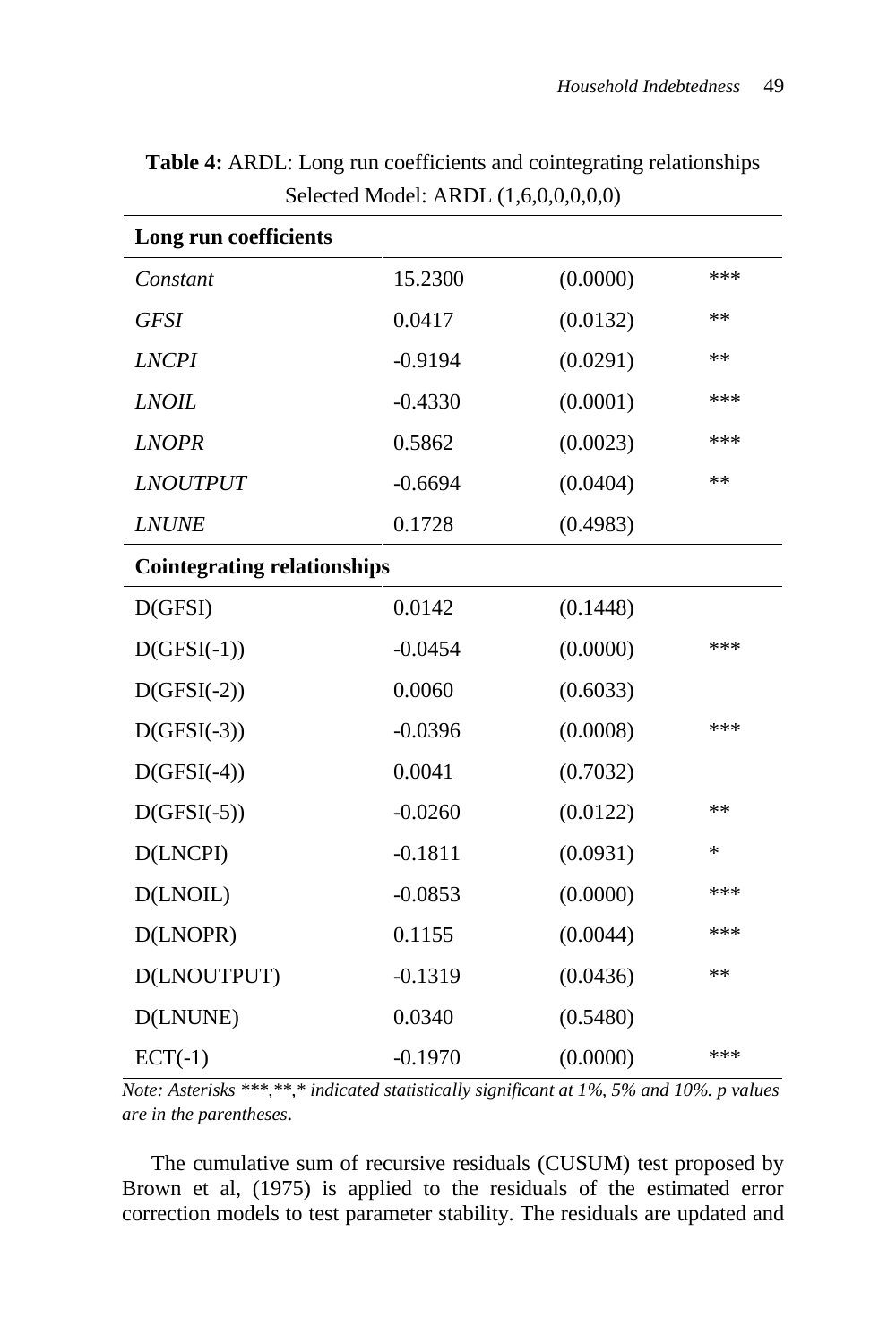recursively plotted against the 5% critical bound for breakpoints. Figure 2 indicates the residuals are within the critical bound, hence, there are evidences of stability of coefficients and absence of structural break in the estimated model.



**Figure 2**: CUSUM test

#### **5.0 Discussion and Conclusion**

Credit card is an unsecured lending. Credit card debt is not beneficial as the annual percentage rate charged on the credit card outstanding balance is relatively high. The study investigates the determinants of Malaysian credit card nonperforming loans (NPLs) in the period between January 2006 and June 2017, using Autoregressive Distributed Lags (ARDL). The ARDL bound test reveals cointegration exists between credit card NPLs and the chosen variables. The CUSUM test detects no instability of estimated parameters.

The association between real production output and Malaysian credit card NPLs is negative, suggesting that positive economic condition increases macroeconomic development, individuals' income and earnings, and hence, increases credit card holders' ability to pay their bills. Therefore, high level of real output tends to reduce bad loans which is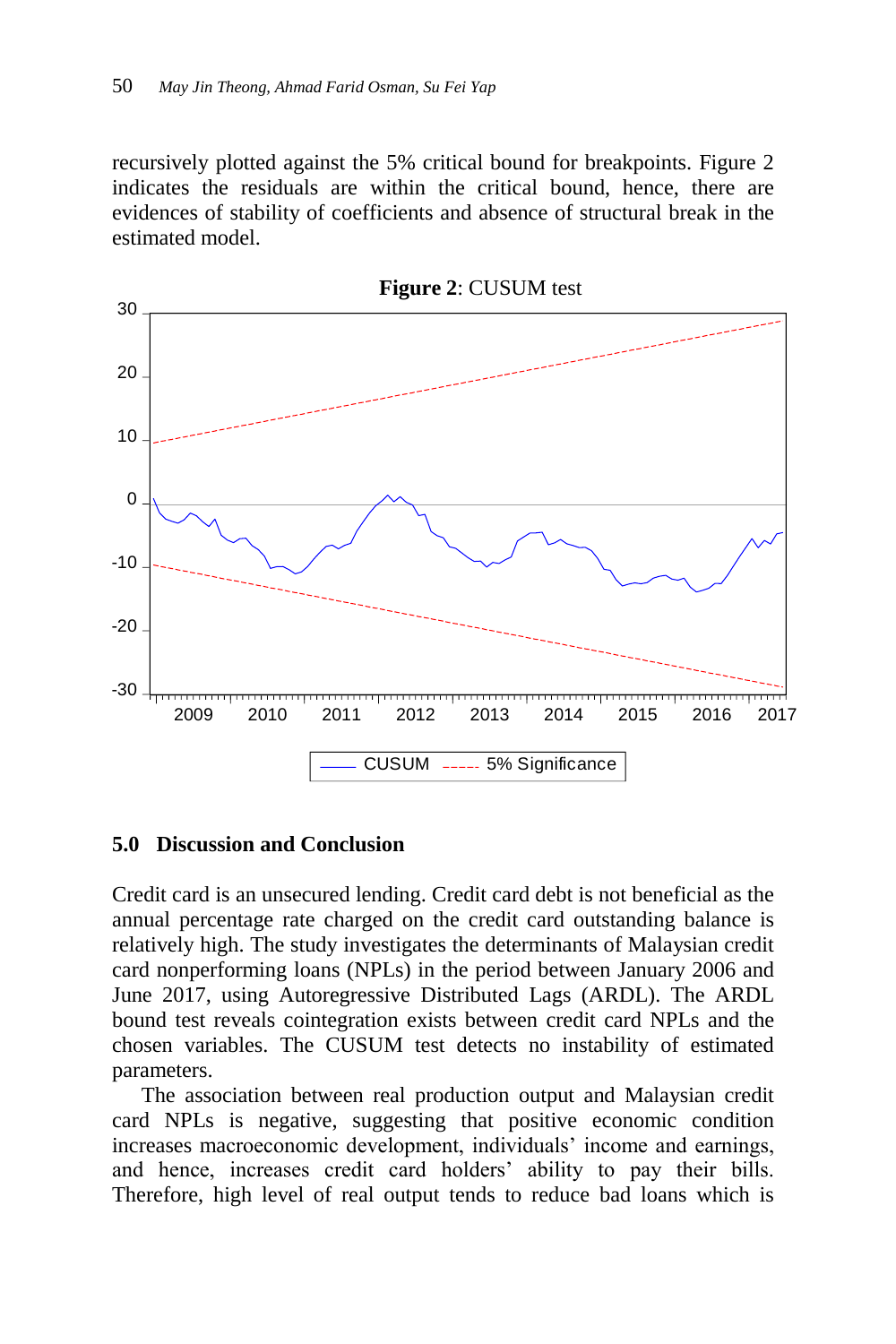consistent with the findings of Festic et al. (2011), Kalirai and Scheicher (2002) and Zeman and Jurea (2008).

Malaysia is highly dependent on trade with its total export and import double of national gross domestic product (GDP), and therefore, it is apparent that low demand from its trading partner will be felt throughout the economy (James et al., 2008). It is not surprising to observe the crude oil price (global commodity price shock) is negatively affecting the Malaysian NPLs. These findings are similar to that of International Monetary Fund's study (2015), Idris and Nayan (2016), Kinda, Mlachila, and Ouedraogo (2016). Decline in oil price benefits oil importer through lower inflation, but a weak price of Malaysia's export commodity reduces disposable income among households. Low oil prices also have adverse effect on the country's economic activity. These interruptions constrain the borrower in meeting his or her debt repayment obligation.

Overnight policy rates, on their own have marginal impact on credit card NPLs. However, the consequence will be unbearable if the card holder has other loan(s) which means there is greater tendency for him or her to default (Argawal & Liu, 2003). The changes in OPR affect borrowing cost for banks which will eventually lead to a chain effect. The analysis shows increases in OPR worsen NPLs and this relationship is significant which is supported by other studies (Khemraj & Pacha, 2009; Dash & Kabra, 2010).

Consistent with the findings of Skarica (2013) and Klein (2013), it is plausible to justify a negative coefficient on consumer price index found in this study. The level of inflation and real output (economic growth) are positively correlated throughout the sample period, showing high inflation improves debt repayment obligation and thereby reducing the rate of credit card NPLs.

This is supported by Espinoza and Prasad (2013) and Klein (2013), whereby global financial stress index is found to be a significant determinant of credit card NPLs whereby adverse global financial market conditions led to accumulation of NPLs. As expected, to some extent, global illiquidity tends to have a negative impact on emerging economies like Malaysia.

While the rate of unemployment have been extensively used in determining the probability of default (Argawal & Liu,2003; Belloti & Crook, 2009; Castro, 2013; Messai & Jouni, 2013; Beck, Jakubik, & Polaiu, 2015), the impact of unemployment rate is found to be less relevant once other indicators are considered. This finding is supported by empirical evidence that the country has posted negligible unemployment rate throughout the sample period.

As an emerging economy, Malaysian credit card holders are affected by global headwinds and the condition of domestic economy which is influenced by the country's monetary policy. Commodity price slump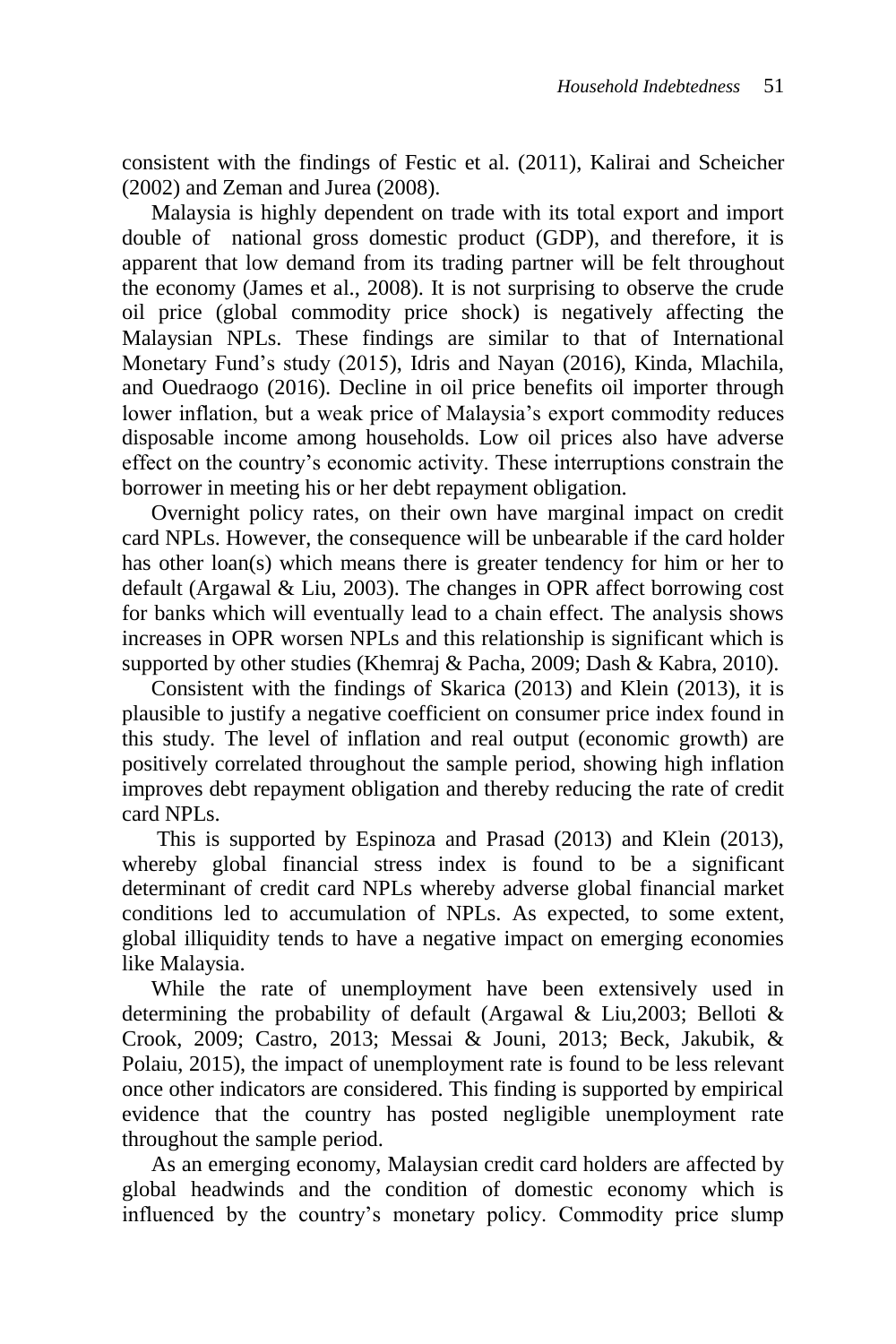adversely undermines economic performance and together with financial market uncertainties in major advanced economies, volatile shifts in global liquidity could pressure the emerging economies. Commodity price shock, particularly oil, leads to significant losses in export activity for commodity exporters such as Malaysia. The financial accelerator mechanism (Bernanke, Gertler, & Gilchrist, 1998) amplifies the adverse global shock spill over to domestic market via effect from interrelation between real economy and the credit market. To accommodate the domestic economy, monetary policy considers a number of factors including global stance, changes in commodity demand and price as well as monetary policies in major advanced economies. A monetary policy induced by changes in interest rate not only affects domestic financial condition, but also has implications on credit and economic activities and inflation (T'ng, 2013), leading to a direct effect on household spending and debt repayment obligations.

Credit risk associated with credit card is high, particularly when there are changes in the economic environment. In any economic condition, addressing nonperforming loans (NPLs) is undoubtedly challenging as the recovery of NPLs will impact on cost efficiency of the banks in the event of disposal of NPLs (Karim, Chan, & Hassan, 2010). The consequence of consumer default is likely to decelerate consumption and thereby leading to a decrease in growth in aggregate demand. The significant influence of macroeconomic determinants suggests the authorities must closely monitor such risks. In addition, authorities could price the credit card default risk by coming up with appropriate instrument with regards to the quantitative impact of the key determinants.

#### **Acknowledgment**

We are grateful to the financial support provided by Centre for Poverty and Development Studies via its research grant (Grant Number: PD004-2017).

#### **References**

- Adebola, S. S., Wan Yusoff, S. B., & Dahalan, D. J. (2011). An ARDL Approach to the determinants of nonperforming loans in Islamic banking system in Malaysia. *Arabian Journal of Business and Management Review*, *1*(2), 20-30.
- Ahmed, Z. U., Ismail, I. Sadiq Sohail, M., Tabsh, I., & Alias, H. (2010). Malaysian Consumers' Credit Card Usage Behavior. *Asia Pacific Journal of Marketing and Logistics*, *22*(4), 528 – 544. <http://dx.doi.org/10.1108/13555851011090547>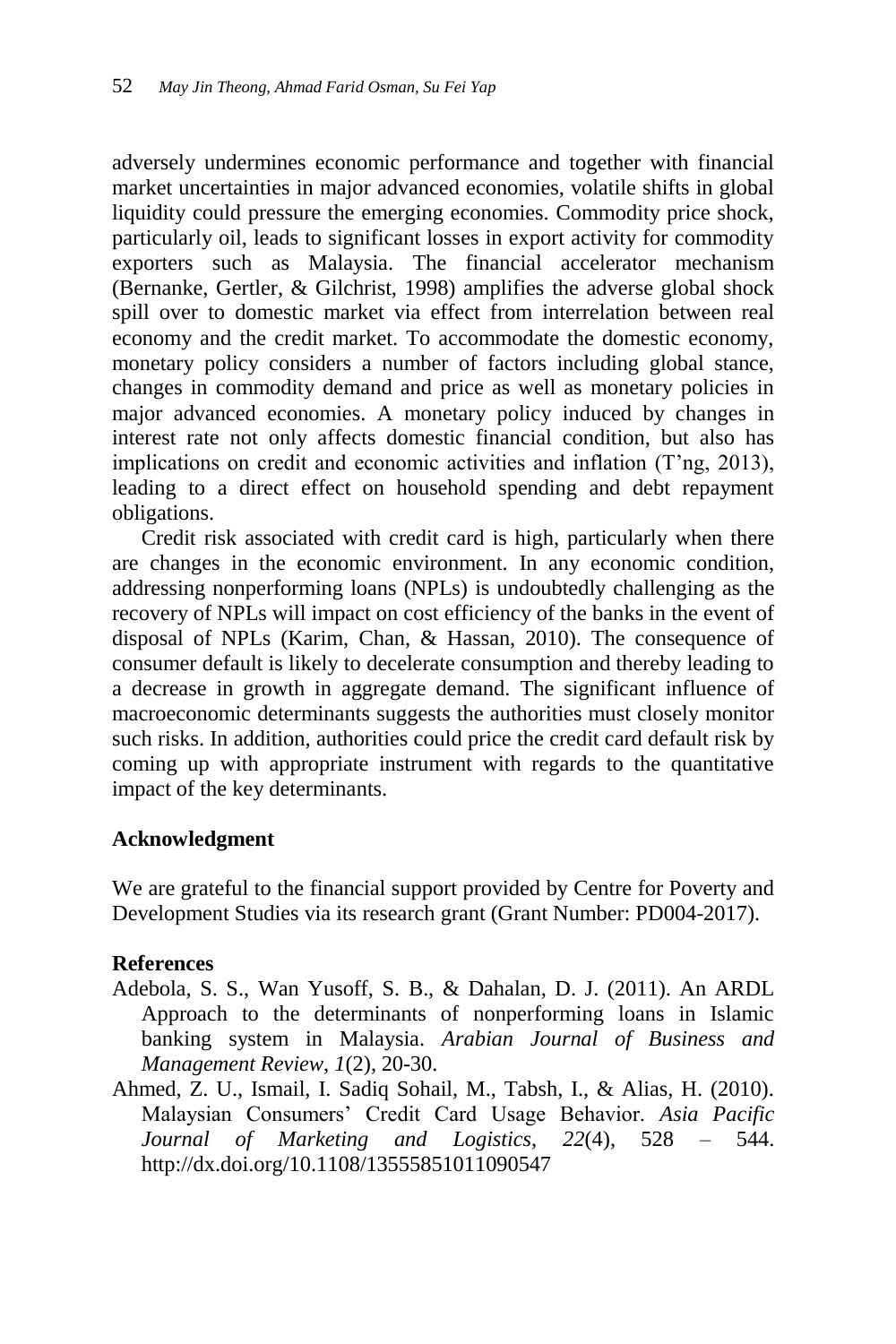- Alizadeh Janvisloo M., & Muhammad, J. (2013). Non-Performing Loans Sensitivity to Macro Variables: Panel Evidence from Malaysian Commercial Banks. *American Journal of Economics*, *3*(5c), 16-21.
- Agarwal, S., & Liu, C. (2003). Determinants of Credit Card Delinquency and Bankruptcy: Macroeconomic Factors. *Journal of Economics and Finance*, *27*(1), 75-84.
- Agarwal, S., Chomsisengphet, S., & Liu, C. (2009). *Consumer Bankruptcy and Default: The Role of Individual Social Capital*. Working Paper. Available at SSRN: http://ssrn.com/abstract=1408757.
- Banerjee, A., Dolado, J., & Mestre, R. (1998). Error-correction mechanism tests for cointegration in a single-equation framework. *Journal of time series analysis*, *19*(3), 267-283.
- Bank Negara Malaysia (2016). *Monthly Statistical Bulletin*.
- Beck, R., Jakubik, P., & Piloiu, A. (2015), Key determinants of nonperforming loans: New evidence from a global sample. *Open Economies Review*, *26*(3), 525-550.
- Bellotti, T., & Crook, J. (2009). *Calculating LGD for Credit Cards*. QFRMC Conference on Risk Management in the Personal Financial Services Sector, January 2009.
- Bellotti, T., & Crook, J. (2013). Forecasting and stress testing credit card default using dynamic models. *International Journal of Forecasting*, *29*(4), 563-574.
- Bernama (2017, Aug 21). 3.6 million credit card holders in Malaysia as of June. *Free Malaysia Today*. Retrieved from: http://www.freemalaysiatoday.com/category/nation/2017/08/21/3-6 million-credit-card-holders-in-malaysia-as-of-june/
- Bernanke, B., Gertler, M., & Gilchrist, S. (1998). The financial accelerator in a quantitative business cycle framework. In J. B. Taylor and M. Woodford, editors, *Handbook of Macroeconomics*, Amsterdam, Elsevier Science.
- Brown, R. L., Durbin, J., & Evans, J. M. (1975), Techniques for testing the constancy of regression relationships over time. *Journal of the Royal Statistical Society. Series B* (Methodological), 149–192.
- Castro, V. (2013). Macroeconomic determinants of the credit risk in the banking system: the case of the GIPSI, *Economic Modeling*, *31*, 672- 683.
- Chowla, S., Quaglietti, L., & Łukasz, R. (2014). How Have World Shocks Affected the UK Economy? *Bank of England Quarterly Bulletin, 2014 Q2*
- Cifter, A., Yilmazer, S., & Cifter E., (2009). Analysis of Sectoral Credit Default Cycle Dependency with Wavelet Networks: Evidence from Turkey. *Economic Modelling*, *26*, 1382-1388.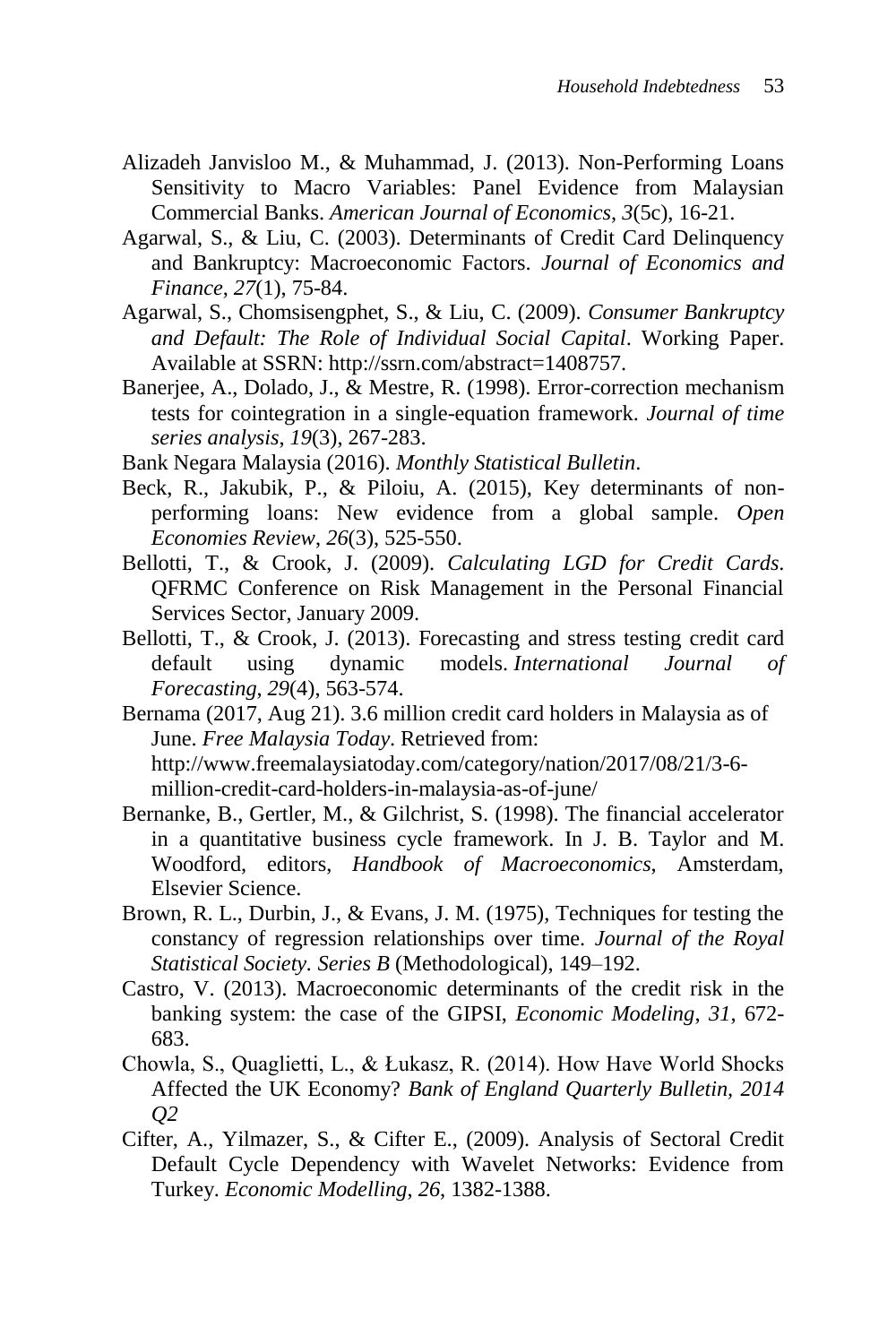- Dash, M. K., & Kabra, G. (2010). The Determinants of Non-Performing Assets in Indian Commercial Bank: An Econometric Study. *Middle Eastern Finance and Economics*, *7*, 94-106.
- Engle, R. F., & Granger, C.W. (1987). Cointegration and error correction: representation, estimation and testing. *Econometrica, 35*, 251-276.
- Espinoza, R., & Prasad, A. (2010). Nonperforming Loans in the GCC Banking Systems and their Macroeconomic Effects, IMF Working Paper 10/224.
- Fern´andez de Lis, S., Mart´ınez Pag´es, J., & Saurina, J. (2000). *Credit Growth, Problem Loans and Credit Risk Provisioning in Spain*. Working Paper No. 0018, Banco de Espa˜na.
- Festic, M., Kavkler, A., & Repina, S. (2011). The macroeconomic sources of taxes, providing low cost loans and can help exporters in systemic risk in the banking sectors of five new EU member states. *Journal of Banking and Finance*, *35*, 310-322.
- Goel, R. K., & Hasan, I. (2011). Economy-wide corruption and bad loans in banking: international evidence. *Appl Financ Econ, 21*(7), 455-461.
- Grieb, T., Hegji, C., & Jones, S. T. (2001). Macroeconomic Factors, Consumer Behavior, and Bankcard Default Rates. *Journal of Economics and Finance, 25*, 316–327.
- Idris, I. T., & Nayan, S. (2016). The Joint Effects of Oil Price Volatility and Environmental Risks on Non-performing Loans: Evidence from Panel Data of Organization of the Petroleum Exporting Countries. *International Journal of Energy Economics and Policy*, *6*(3), 522-528.
- IMF (2015). *Oil Prices, Financial Stability, and the Use of Countercyclical Macroprudential Policies in the GCC*. Annual Meeting of Ministers of Finance and Central Bank Governors November 10, 2015 Doha, Qatar.
- James, W. E., Park, D., Jha., S., Jongwanich, J., Terada-Hagiwara, A., & Sumulong, L. R. (2008). *The US Financial Crisis, Global Financial Turmoil, and Developing Asia: Is the Era of High Growth at an End?* ADB Economics Working Paper Series No. 139, Economics and Research Department, Asian Development Bank, Manila.
- Johansen, S. (1991). Estimation and hypothesis testing of cointegration vectors in Gaussian vector autoregressive models. *Econometrica*, *59*(6), 1551–1580.
- Kalirai, H., & Scheicher, M. (2002). *Macroeconomic Stress Testing: Preliminary Evidence for Austria," Financial Stability Report 3* (Vienna: Austrian National Bank). Retrieved from: http://www2.oenb.at/english/download/pdf/fsr\_3e.pdf
- Karim, M. Z. A., Chan, S. G., & Hasan, S. (2010). Bank Efficiency and Non Performing Loans: Evidence from Malaysia and Singapore. *Prague Economic Papers*, *2010*(2), 118-132.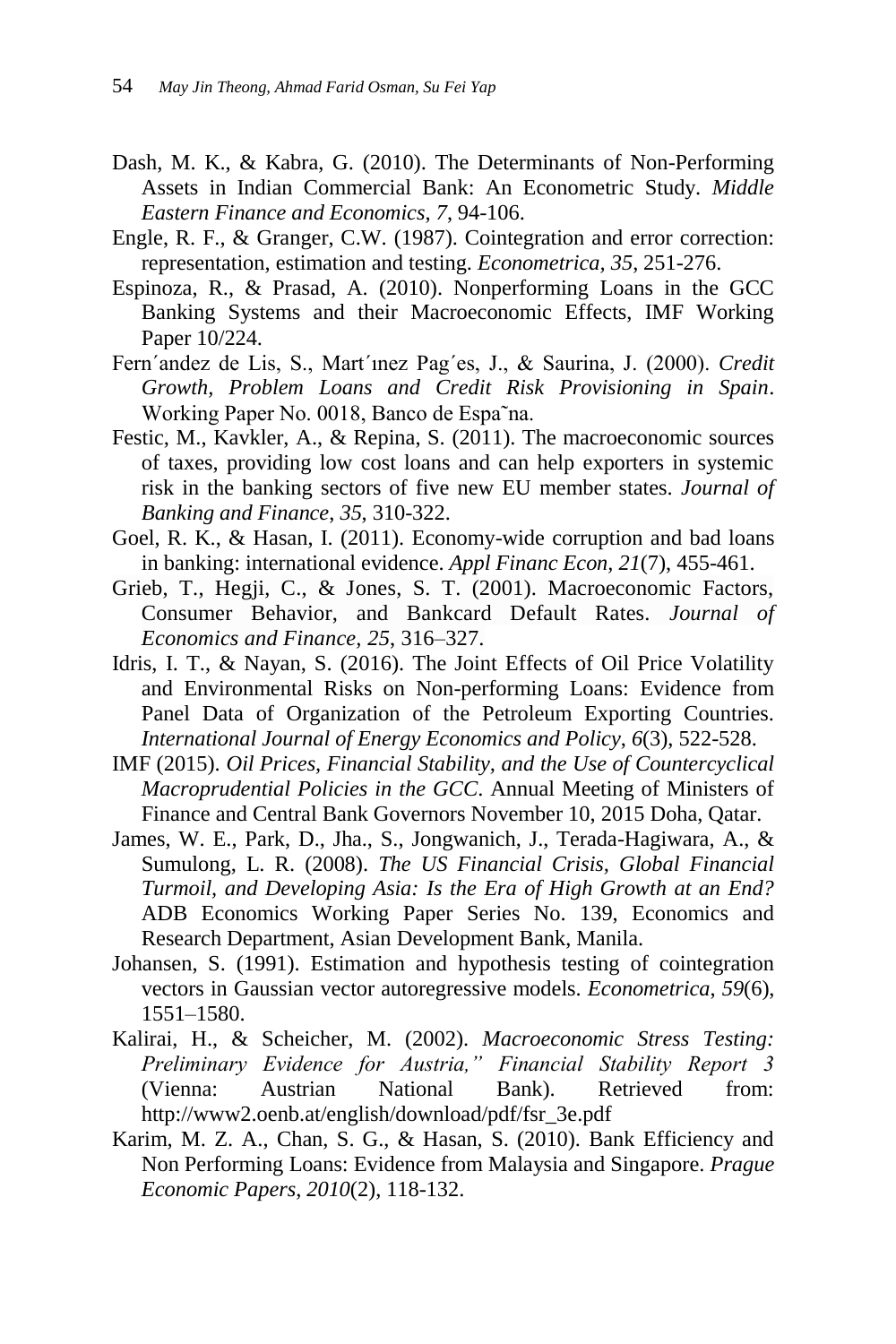- Khemraj, T., & Pasha, S. (2009). *The determinants of non-performing loans: An econometric case study of Guyana*. The Caribbean Centre for Banking and Finance Bi-annual Conference on Banking and Finance, St. Augustine, Trinidad.
- Klein, N. (2013). *Non-Performing Loans in CESEE: Determinants and Impact on Macroeconomic Performance*. IMF Working Paper WP/13/72.
- Kinda, T., Mlachila, M., & Ouedraogo, R. (2016.) *Commodity Price Shocks and Financial Sector Fragility*. IMF Working Paper 16/12.
- Kok, C. (2016, September 3). Many Malaysian households at risk of shocks. *The Star online*. Retrieved from: http://www.thestar.com.my/business/business-news/2016/09/03/manymalaysian-households-at-risk-of-shocks/
- Kremers, J. J., Ericsson, N. R., & Dolado, J. J. (1992). The power of cointegration tests. *Oxford bulletin of economics and statistics*, *54*(3), 325-348.
- Linda, M. (2007). *Responsifitas Kredit Investasi terhadap Variabel Makro ekonomi dan Perbankan Pada Bank Persero dan Bank Umum Swasta Nasional Devisa dan Non Devisa*. Faculty of Economics and Management. (Unpublished undergraduate thesis) Bogor Agricultural University, Bogor.
- Marcucci, J., & Quagliariello, M. (2008). Is bank portfolio riskiness procyclical? Evidence from Italy using a vector autoregression. *Journal of International Financial Markets, Institutions and Money*, *18*, 46-63.
- McGuckin, R. H. (2000). *Business Cycle Indicators Handbook*. United States. The Conference Board, United States.
- Messai, A. S., & Jouini, F. (2013). Micro and Macro Determinants of Nonperforming Loan. *International Journal of Economics and Financial Issues*, *3*(4), 852 – 860.
- Nkusu, M. (2011). *Nonperforming Loans and Macrofinancial Vulnerabilities in Advanced Economies*. IMF Working Paper 11/161.
- OECD (2012). *OECD Composite Leading Indicators Background note*. Retrieved from: http://www.oecd.org/std/leadingindicators/49985449.pdf.
- Park, H. J., & Burns, L. D. (2005). Fashion Orientation, Credit Card Use, and Compulsive Buying. *Journal of Consumer Marketing*, *22*(3), 135- 41.
- Pesaran, M. H., & Pesaran, B. (1997). *Working with Microfit 4.0: Interactive Econometric Analysis*. United Kingdom: Oxford University Press.
- Pesaran, M. H., & Shin, Y. (1998). An Autoregressive distributed lag modeling approach to cointegration analysis in: S. Storm, (ed.,) *Econometrics and Economic Theory in the 20th Century*. The Ragnar